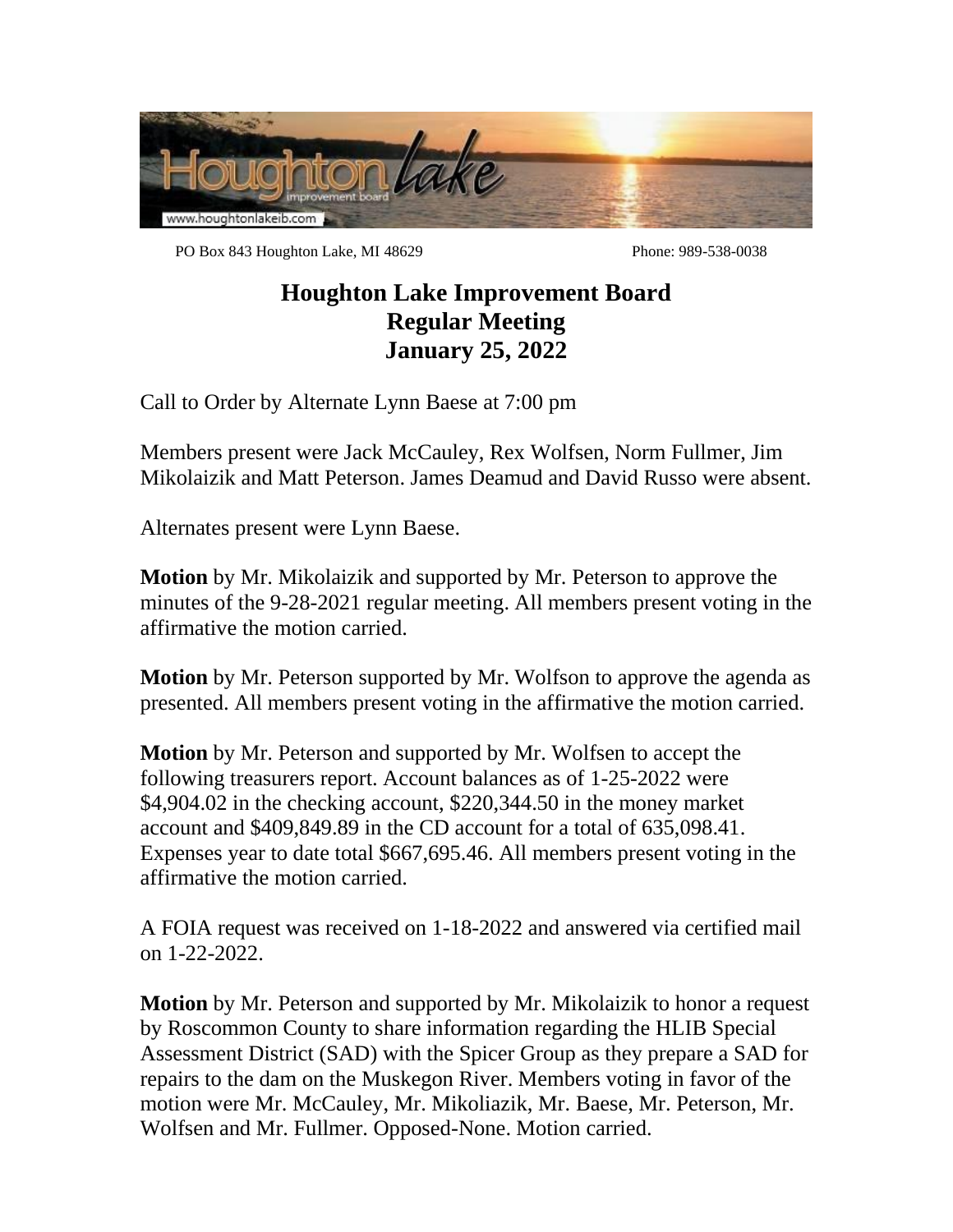Jim Mikolaizik gave an update on a grant request seeking an addition CD3 Wayside boat cleaning station for the East DNR launch site on Houghton Lake. Results of the grant request are expected the third week of February 2022.

**Motion** by Mr. Mr. Wolfsen and supported by Mr. McCauley to accept the price list submitted by PLM for chemical cost in 2022. Cost changes range from a 2% decrease to a 7% increase. PLM has agreed to absorb any cost exceeding 7%. Members voting in favor of the motion were Mr. McCauley, Mr. Mikolaizik, Mr. Baese, Mr. Peterson, Mr. Wolfsen and Mr. Fullmer. Opposed-none. Motion carried.

**Motion** by Mr. Wolfsen and supported Mr. Peterson offering a "Resolution of Intent" to conduct a public hearing on and establish a special assessment district for the continuation of the "Lake Improvement Program" for Houghton Lake to be held on March 22, 2022, at 7 pm in the Markey Township Hall at 7400 E. Houghton Lake Drive. Members voting in favor of the resolution were Mr. McCauley, Mr. Mikolaizik, Mr. Baese, Mr. Peterson, Mr. Wolfsen and Mr. Fullmer. Opposed-None. Motion carried

**RLS Report-**Dr. Jermalowicz-Jones distributed the 2021 Annual Report and wild rice update to the board. She reported an increase in water clarity and a drop in phosphorus levels. Without enough vegetation in the water an increase in blue-green algae may be possible. Native plants such as whitestem pond- weed are doing well. Jones stated that Mark Tanello with the DNR will be out on the lake this summer conducting surveys.

Mike Solomon reported SePRO had announce a 16% increase in product for 2022. PLM has agreed to keep the increase to 7% by absorbing the difference in cost. Eurasian watermilfoil tends to become resistant to treatment if the same product is used repeatedly. SePRO did not support a combination of ProcellaCOR and Diquat in 2021 but may reconsider.

Two candidates Rod McLean and Mike Surpreenant submitted letters of interest for the Riparian board seat to be vacated by Jack McCauley. Each candidate addressed the board expressing their desire to serve as the Riparian representative.

**Motion** by Mr. Wolfsen and supported Mr. Fullmer to nominate Mike Suprenant for the Riparian board seat. Those in favor of the motion were Mr. McCauley, Mr. Mikolaizik, Mr. Baese, Mr. Peterson, Mr. Wolfsen, and Mr. Fullmer. Opposed-None. Motion carried.